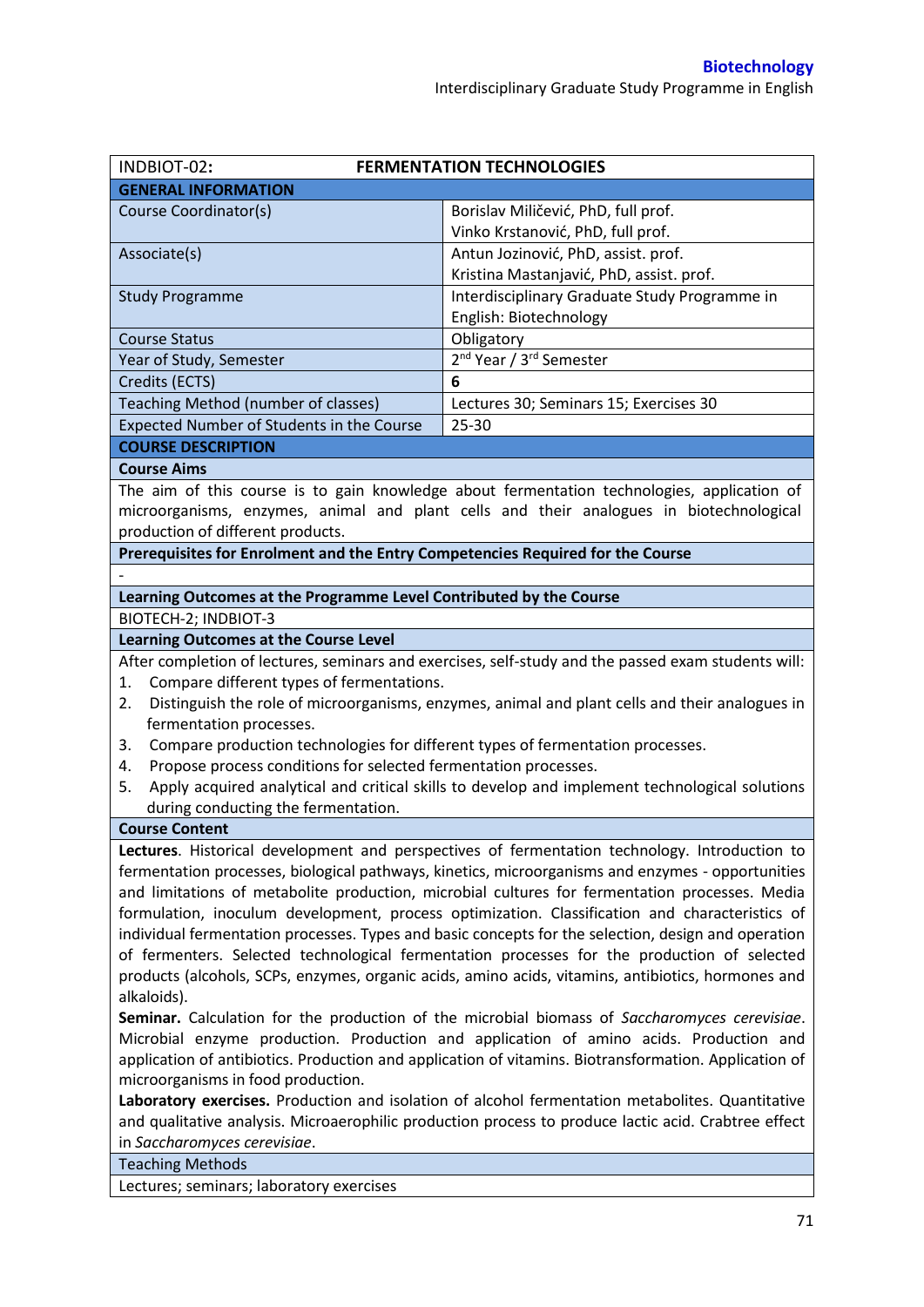Interdisciplinary Graduate Study Programme in English

## Students' Obligations

Attendance at all forms of classes is mandatory and the students are obligated to attend all knowledge tests. The students may be absent from 30% (full-time students) and 50% (part-time students) of each of the forms of classes, provided that the absence is justified. An exercise or a seminar which has not been completed must be made up through a midterm exam.

**Monitoring the Activity of the Students** *(Connecting Learning Outcomes, Teaching Methods, and Grading)*

| <b>Class-related</b>    | <b>ECTS</b> | <b>Learning</b> | <b>Student activity</b>        | <b>Evaluation</b>                  | <b>Grade points</b> |      |
|-------------------------|-------------|-----------------|--------------------------------|------------------------------------|---------------------|------|
| activity                |             | outcome         |                                | method                             | Min.                | Max. |
| Attending classes       | 0.50        | $1 - 5$         | Attendance at<br>classes       | Keeping<br>records                 | $\mathcal{L}$       | 10   |
| Seminars                | 1.50        | $1 - 2$         | Seminar work<br>preparation    | Presentation<br>of seminar<br>work | 10                  | 20   |
| Laboratory<br>exercises | 1           | $3 - 4$         | <b>Practical work</b>          | Laboratory<br>exercises<br>report  | 8                   | 20   |
| Final exam              | 3           | $1 - 5$         | Studying for the<br>final exam | Written<br>exam                    | 30                  | 50   |
| <b>Total</b>            | 6           |                 |                                |                                    | 50                  | 100  |

## Evaluation of the written part of the final exam

| Percentage of correct answers (%) | Grade |
|-----------------------------------|-------|
| >95.00                            | 50    |
| 90.00-94.99                       | 47    |
| 85.00-89.99                       | 45    |
| 80.00-84.99                       | 40    |
| 75.00-79.99                       | 38    |
| 70.00-74.99                       | 35    |
| 65.00-69.99                       | 33    |
| 60.00-64.99                       | 30    |

## *Forming the final grade:*

The points granted for the final exam are added to the grade points awarded during class attendance. The grading process is conducted by absolute distribution, i.e. based on total achievements, and compared to the numerical system in the following manner:

A – Excellent (5): 90-100 grade points; B – Very Good (4): 80-89.99 grade points; C – Good (3): 65- 79.99 grade points; D – sufficient (2): 50-64.99 grade points

| Mandatory Literature (available in the library and via other media)                                           |               |                  |  |  |  |  |
|---------------------------------------------------------------------------------------------------------------|---------------|------------------|--|--|--|--|
| Title                                                                                                         | Number of     | Availability via |  |  |  |  |
|                                                                                                               | copies in the | other media      |  |  |  |  |
|                                                                                                               | library       |                  |  |  |  |  |
| Okafor N, Okeke BC: Modern Industrial Microbiology and                                                        |               | yes              |  |  |  |  |
| Biotechnology, 2nd Ed., CRC Press, Boca Raton, 2018.                                                          |               |                  |  |  |  |  |
| <b>Additional Literature</b>                                                                                  |               |                  |  |  |  |  |
| 1. Stanbury PF, Whitaker A, Hall SJ: Principles of Fermentation Technology, 3 <sup>rd</sup> Ed., Butterworth- |               |                  |  |  |  |  |
| Heinemann, 2017.                                                                                              |               |                  |  |  |  |  |
| Bamforth CW, Ward RE: The Oxford Handbook of Food Fermentations. Oxford, 2014.<br>2.                          |               |                  |  |  |  |  |